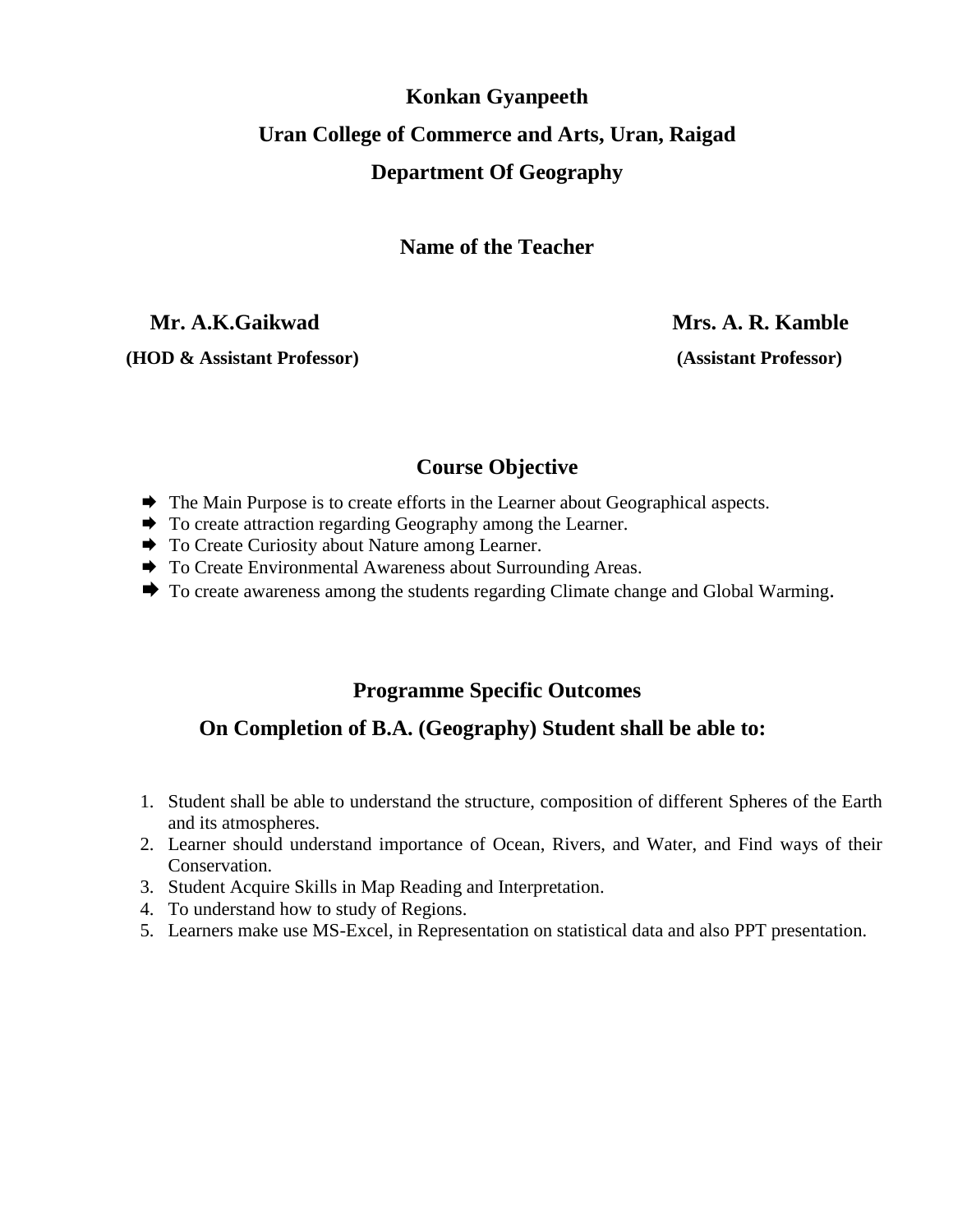# **GEOGRAPHY**

### **Course Outcomes**

# **F. Y. B. A. SEM -I**

### **Geomorphology**

### **Course Objective**

- 1. The course provides an overview of the Geomorphology, the interior of the earth, earth movements, Land forming processes, and practical component based on it.
- 2. It aims to shed light on the definition, nature, and scope of geomorphology, the composition of the earth interior, the role of plate tectonics in folding, faulting, volcanic eruption and earthquake, and geomorphic processes in the development of landforms with special reference to the Konkan region.
- 3. The course shall further convey an understanding of land forming processes on different temporal and spatial magnitudes

# **Course Outcomes**

- 1. Students should know the internal structure of the earth.
- 2. Students should know the importance of longitudes& latitudes International Date Line and Standard time.
- 3. To Understand interior structure of the earth.
- 4. To Understand Theory regarding of Origin of Continents and oceans.
- 5. To know the formation of Rocks types.
- 6. Students should know regarding various Landscapes it has been made from External Forces such As River, Glacier, Winds, Ocean Tides etc.

#### **Sem II**

### **Human Geography**

### **Course Objective**

- 1. The course provides an overview of the Human Geography, Demographic characteristics, human settlements, migration, and practical component based on it.
- 2. It aims to shed light on the definition, nature, and scope of Human Geography, Demographic Transition Model, Growth and distribution of the Population, site situation and patterns of human settlements, and migration-related aspects.
- 3. The course shall further focus on the practical application of the various techniques related to population growth, human settlements, and migration.

- 1. On this complication of course Students understand the relationship of man and environment.
- 2. Students should understand regarding different types of races Language, of man Kinds.
- 3. Learner able to understand the population density and distribution.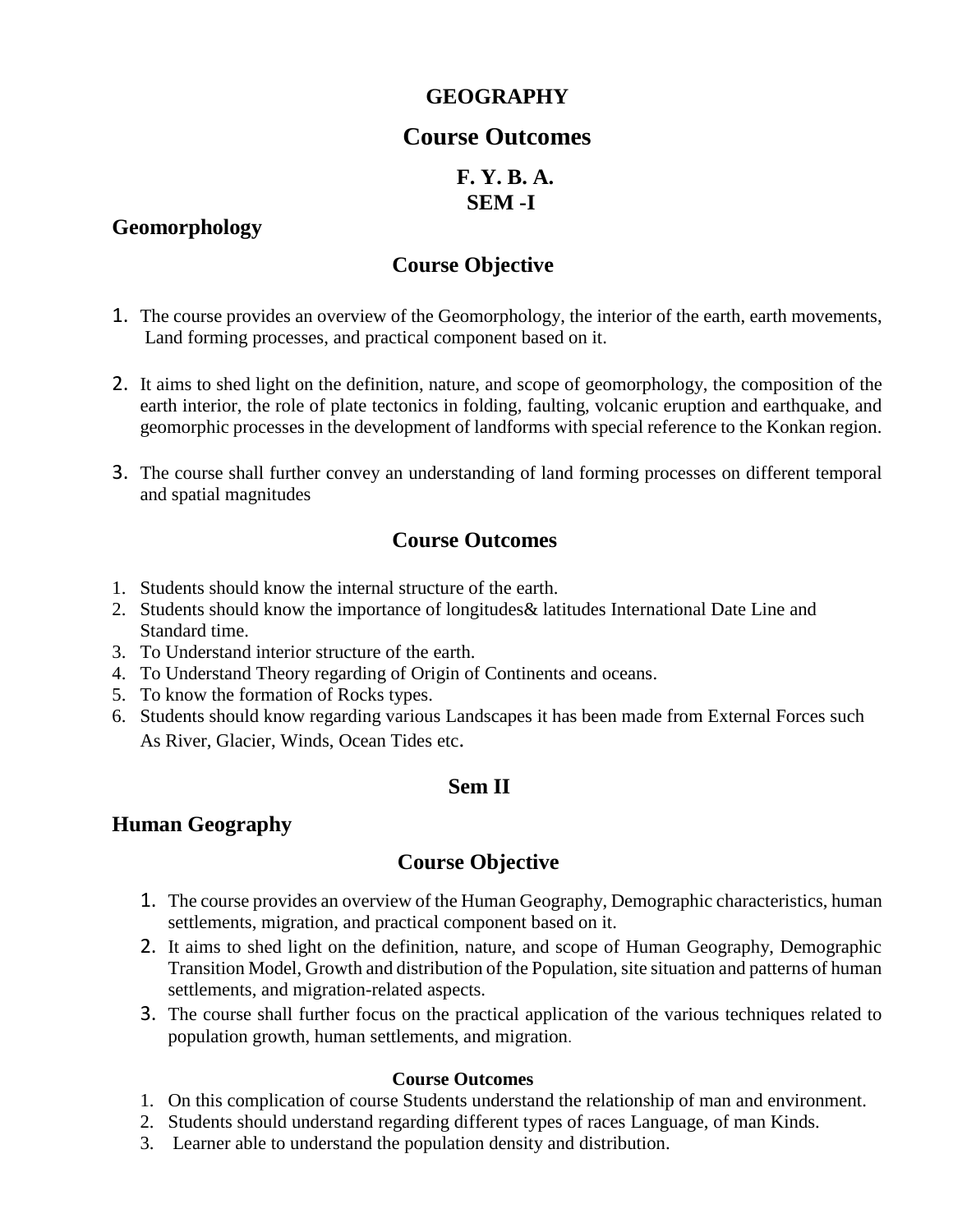### **S. Y. B. A.**

### **Sem III-Paper II-Climatology Geography**

#### **Course Objective**

- 1. To create awareness among the students regarding Climate
- 2. To give the information regarding different types of pollution, different types Of winds and Also conservation of water resources.

### **Course Outcomes**

- 1. Students should know the importance of Atmosphere.
- 2. Students should know the composition of atmosphere.
- 3. Students should Know Measurement of Atmospheric Pressure and formation Of Pressure Belts.
- 4. To understand the types of winds.

### **Sem IV-Paper II-Oceanography**

# **Course Objective**

- 1. To provided information about importance of oceans.
- 2. To provided information regarding oceans Salinity, Temperature of ocean Water, various types of Tides and also oceans currents.
- 3. To give knowledge regarding bottom structure of ocean.

- 1. Students should know the importance of ocean.
- 2. Students get knowledge about effect of ocean Currents.
- 3. To understand human impacts on Ocean.
- 4. Students get information about types of tides.
- 5. To make aware about how to use of water.
- 6. To understand Watershed management and water harvesting Structure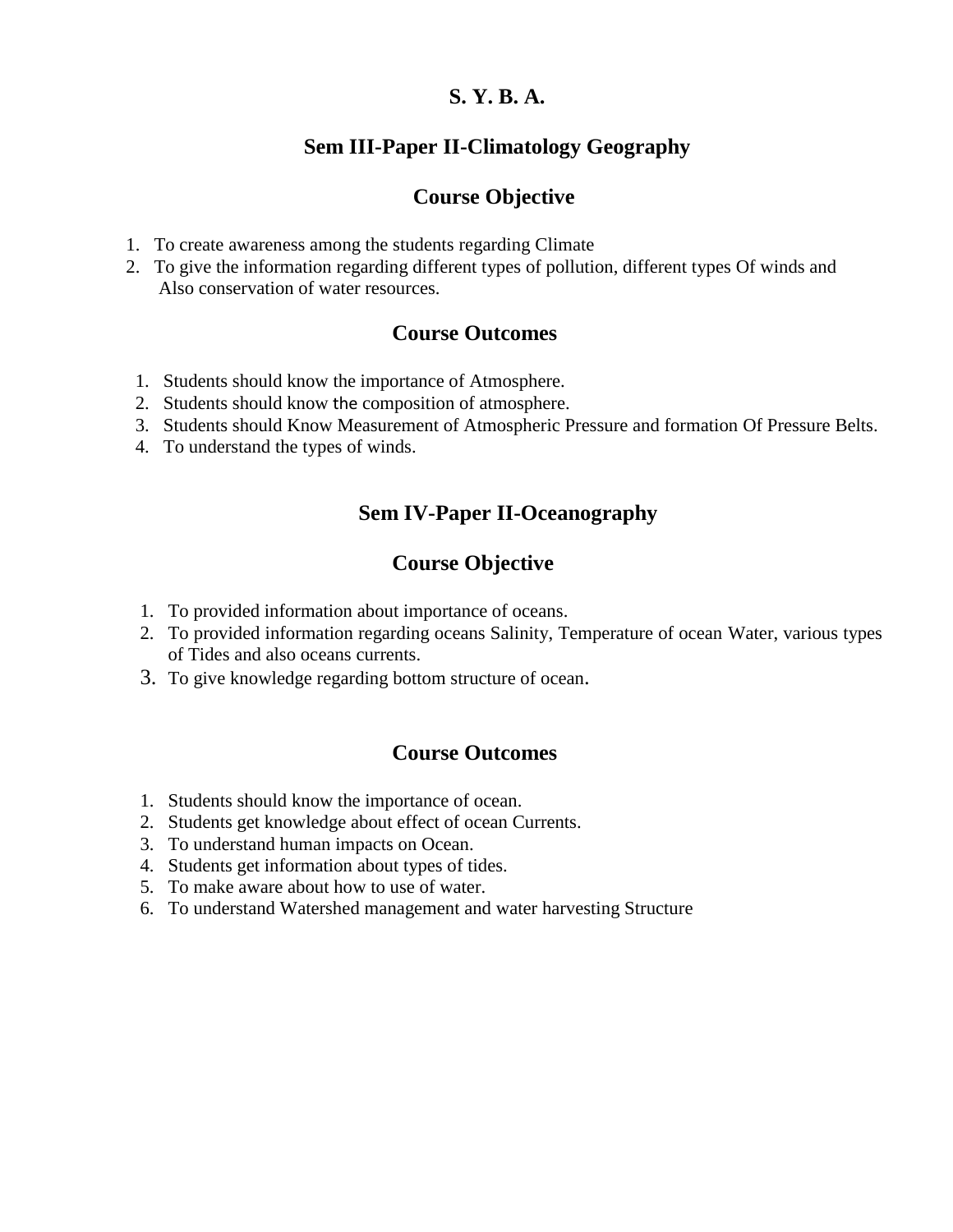#### **S.Y.B.A.**

### **SEM III- Paper III- Physical Geography of India**

### **Course Objective**

- 1. To provided knowledge regarding physiographic structure of India**.**
- 2. Give the information about location of India.
- 3. To give the information regarding Natural Resources such as soil, Minerals, Water, Forest etc.
- 4. To create awareness among learner conversation of natural resources and its management.

#### **Course Outcomes**

- 1. Students should know regarding Physical Structure of India.
- 2. Students get information regarding major Rivers in India.
- 3. Students should know about climatic Region in India.
- 4. Students get information regarding minerals resources, Forest resources etc.
- 5. Students should know regarding the Soil degradation.
- 6. Students get information how to manage of degradation Soil and Forest resources.

# **Sem IV- Paper III- Agricultural Geography of India**

#### **Course Objective**

- 1. To provided information about the role of Agriculture in Indian Economy.
- 2. To Provided knowledge regarding various types of crops in India and its state wise production.
- 3. To give the knowledge about Green revolution and White Revolution.

- **1.** Students should know the Importance of Agriculture.
- **2.** Students get Information about major crops in India.
- **3.** Student should know about the various types of Agriculture in India.
- 4. To Understand about Green and White evolution.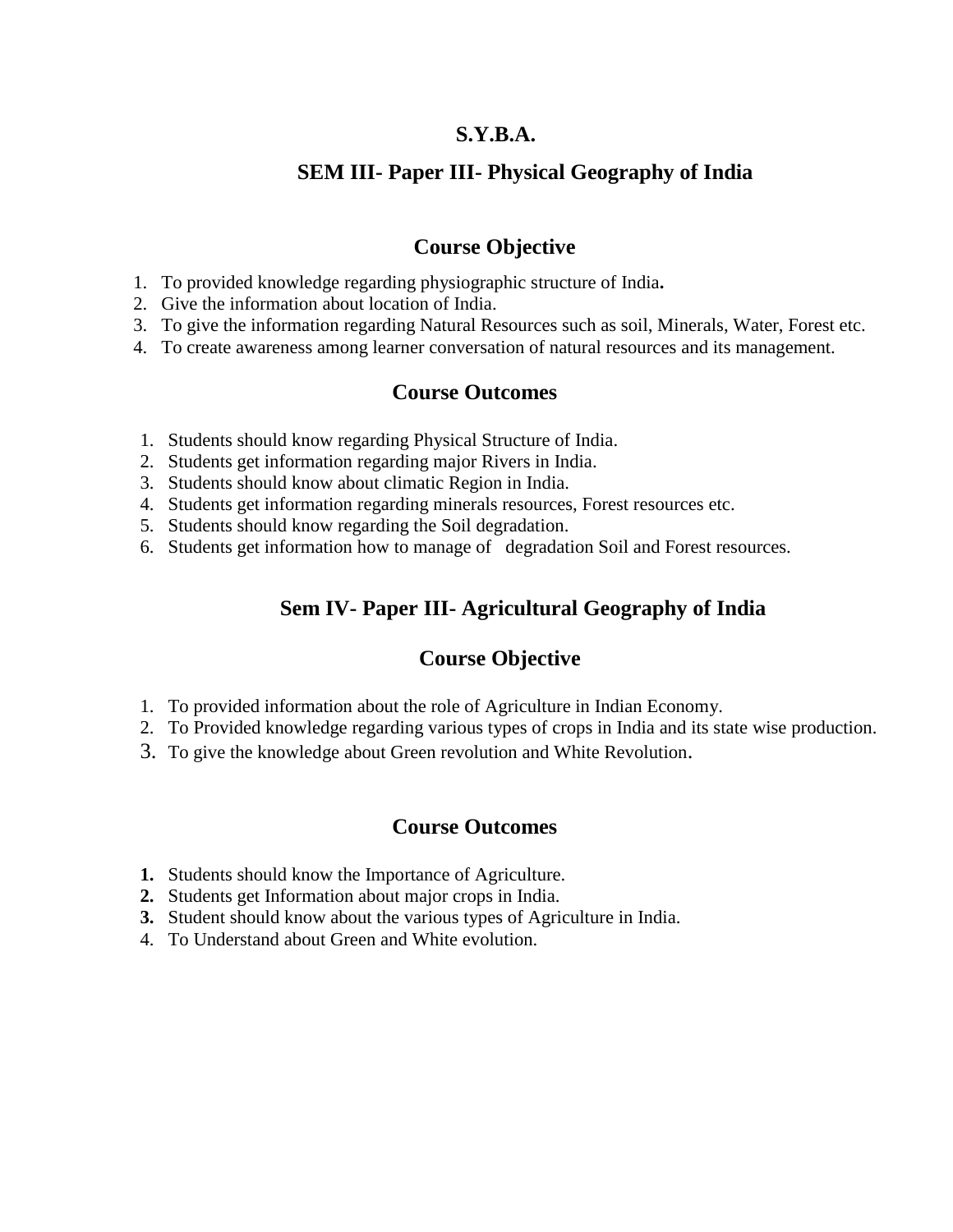### **T.Y.B.A.**

#### **Sem –V**

# **Paper IV Geography of Settlement**

# **Course Objective**

- 1. To create awareness among the students regarding different problems of Urban & Rural Settlement.
- 2. To provided information about favorable & unfavorable factors for settlement.
- 3. To give the information about various types of settlements in India

### **Course Outcomes**

- 1. Students should know regarding the concept of Settlement.
- 2. Students should understand the Importance of Settlement.
- 3. Students should know about Favorable factors for settlement.
- 4. Students should know about Urban and rural Settlement in India.
- 5. Students get Knowledge about Urban Problems in Indian Cities and how to prepare to solve urban Problem.
- 6. Students know that Smart City Concept.

# **Paper V Geography of Maharashtra**

# **Course Objective**

- 1. To provided knowledge regarding physiographic structure of Maharashtra**.**
- 2. To give the information about location of Maharashtra.
- 3. To give the information regarding Natural Resources such as soil, Minerals, Water, Forest etc.
- 4. To create awareness among learner conversation of natural resources and its management.

- 1. Students should know regarding Physical Structure of Maharashtra.
- 2. Students get information regarding Rivers in Maharashtra.
- 3. Students should know about climatic of Maharashtra.
- 4. Students get information regarding Minerals and Power resources, Forest resources etc.
- 5. Students should know regarding the Soil degradation and its remedies.
- **6.** Students should know industrial issues and policies as well as trade and transport.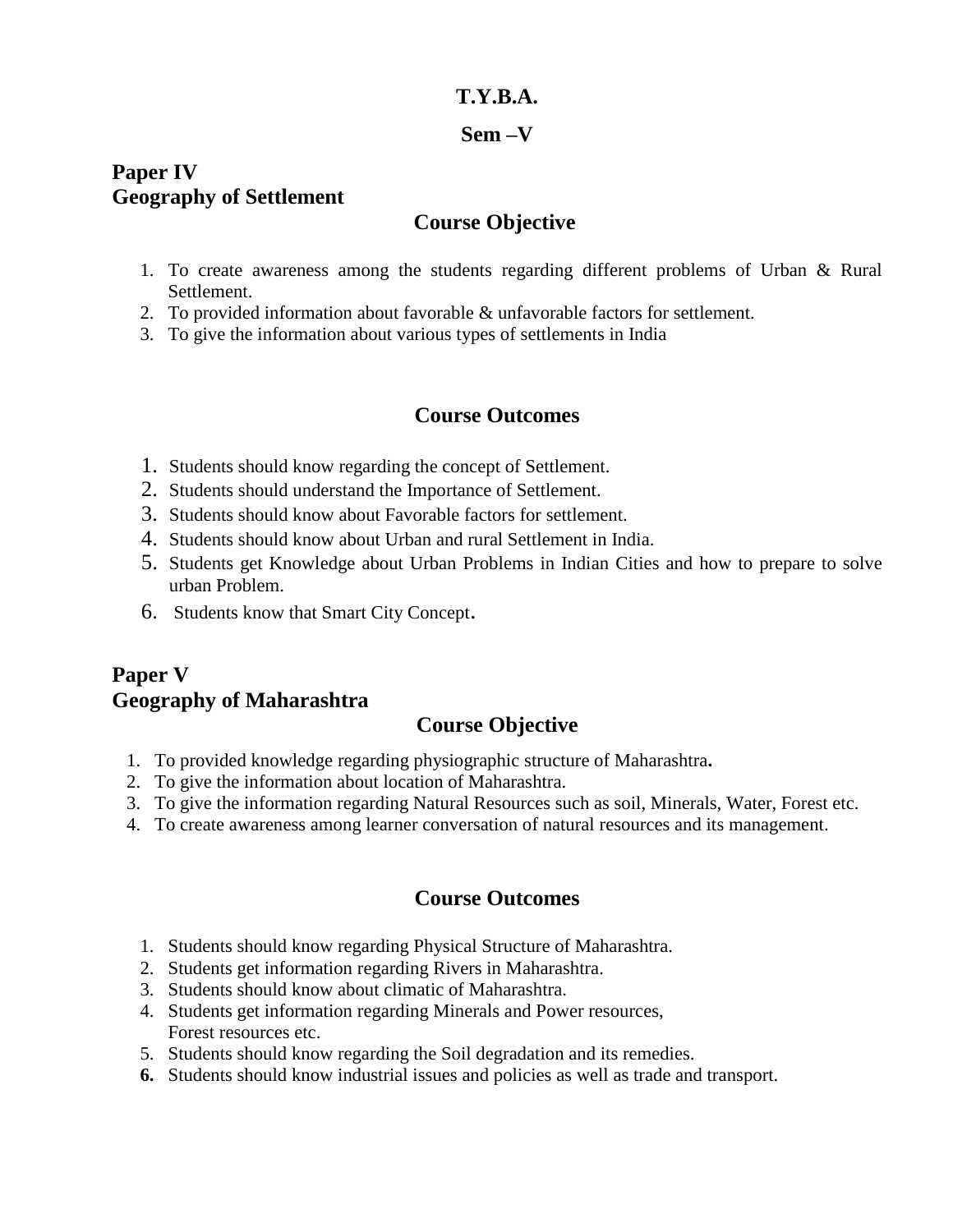# **Paper VI Practical: Tools and Techniques in Geography for Spatial Analysis-I**

# **Course Objective**

- 1. To provided knowledge regarding Topo sheet, thematic map.
- 2. To give the information regarding Concept of Projection.
- 3. To Provided Knowledge about Construction of Map.

# **Course Outcomes**

- 1. Introduce the student of topo sheet, thematic map.
- 2. Understand the mechanism function of topographical maps.
- 3. To Understand the Concept of Projection.
- 4. Students get knowledge about Construction of Map.
- 5. Students should know about Preparation of data sheet in SPSS

# **Paper VII Regional Planning and Development**

# **Course Objective**

- 1. To provided knowledge regarding planning and also regional planning.
- 2. To give the information about Five-year plan, its achievement and failure in India.
- 3. To Provided knowledge about Spatial and Non-Spatial Models of Development Such as Rostow's and Myrdal's Model.
- 4. To give the information about NITI Ayog, Strategies for Regional Development, multilevel planning, Metropolitan Planning in India.

- 1. Students should know about the concept of planning and also regional planning
- 2. Students get knowledge regarding problems associated with regional planning and to get Idea How to solve it
- 3. Students get information about the Five-year plan, its achievement and failure in India.
- 4. Students get information about Spatial and Non-Spatial Models of Development Such as Rostow's and Myrdal's Model.
- 5. Students Get knowledge regarding Strategies for Regional Development.
- 6. To understand the Role of NITI Ayog and also multilevel planning in India.
- 7. Learner get Knowledge about how to make Metropolitan Planning.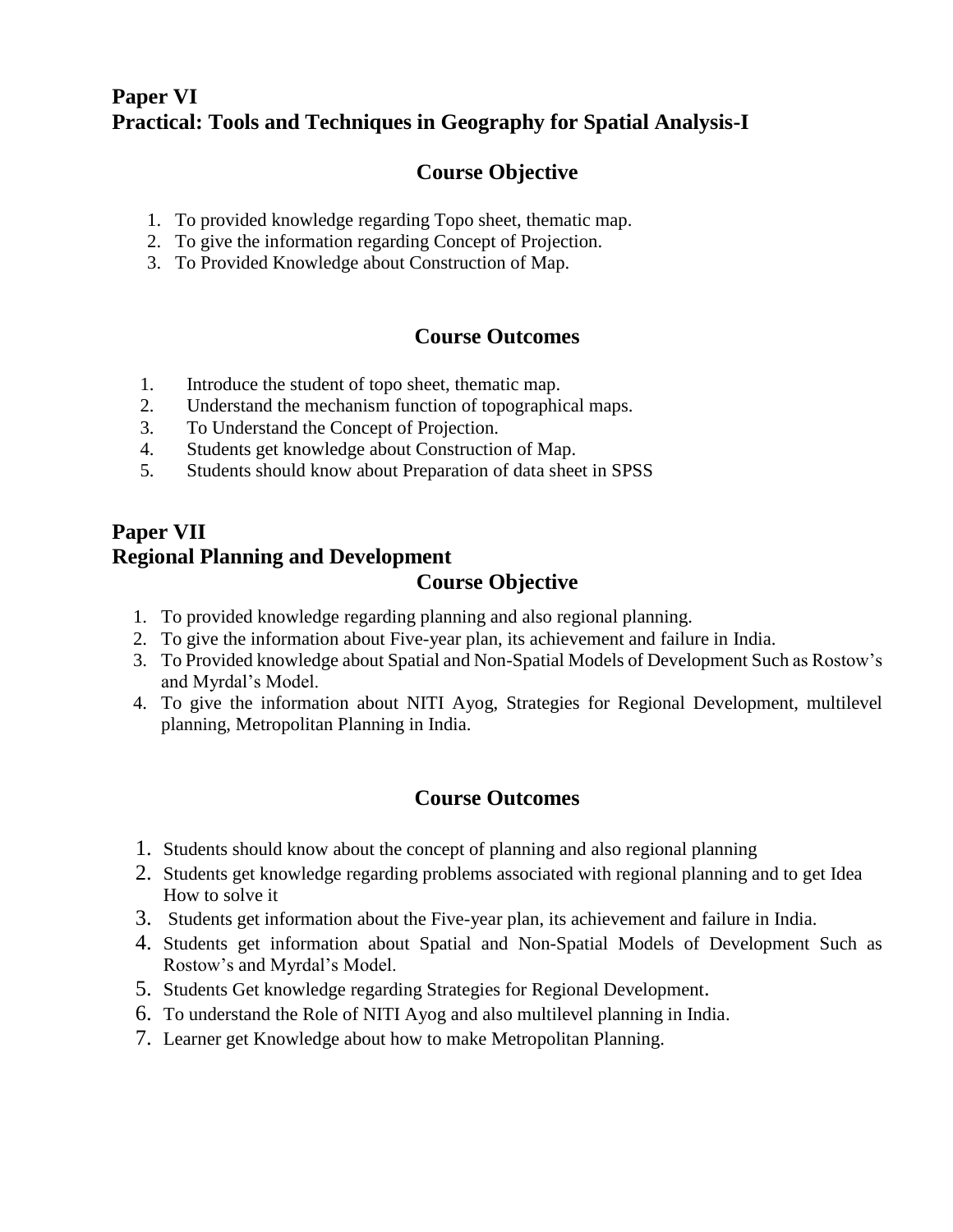# **Paper VIII Geography of Resources**

# **Course Objective**

- 1. To provided knowledge about natural Resources, its conversation and Management.
- 2. To give Information about Issues of Renewable and Non-Renewable Recourses.
- 3. To give information about Human resources, various population recourses regions.

### **Course Outcomes**

- 1. Learner should know about important of natural Resources.
- 2. Students get Information about Issues of Renewable and Non-Renewable Recourses.
- 3. Students get Idea of Conversation of Recourses.
- 4. Students get Idea about the Conservation of Soil, Forest, Water, Minerals and also, energy resources

# **Paper IX Practical: Geospatial Technology Course Objective**

- 1. To identify about Remote Sensing, Arial Photograph & Satellite imageries**.**
- 2. To give the information about application of GIS & GPS in Geography**.**
- 3. To give knowledge about GPS.

- 1. To understand the History of Remote Sensing.
- 2. Students know about the Arial Photographs and Satellite Imageries.
- 3. Learner acquire knowledge about Indian Remote sensing
- 4. Students should get idea about application of GIS in Geography such as Geo-references Map
- 5. Students get idea of searching of place through GPS
- 6. Students make layout of map through GIS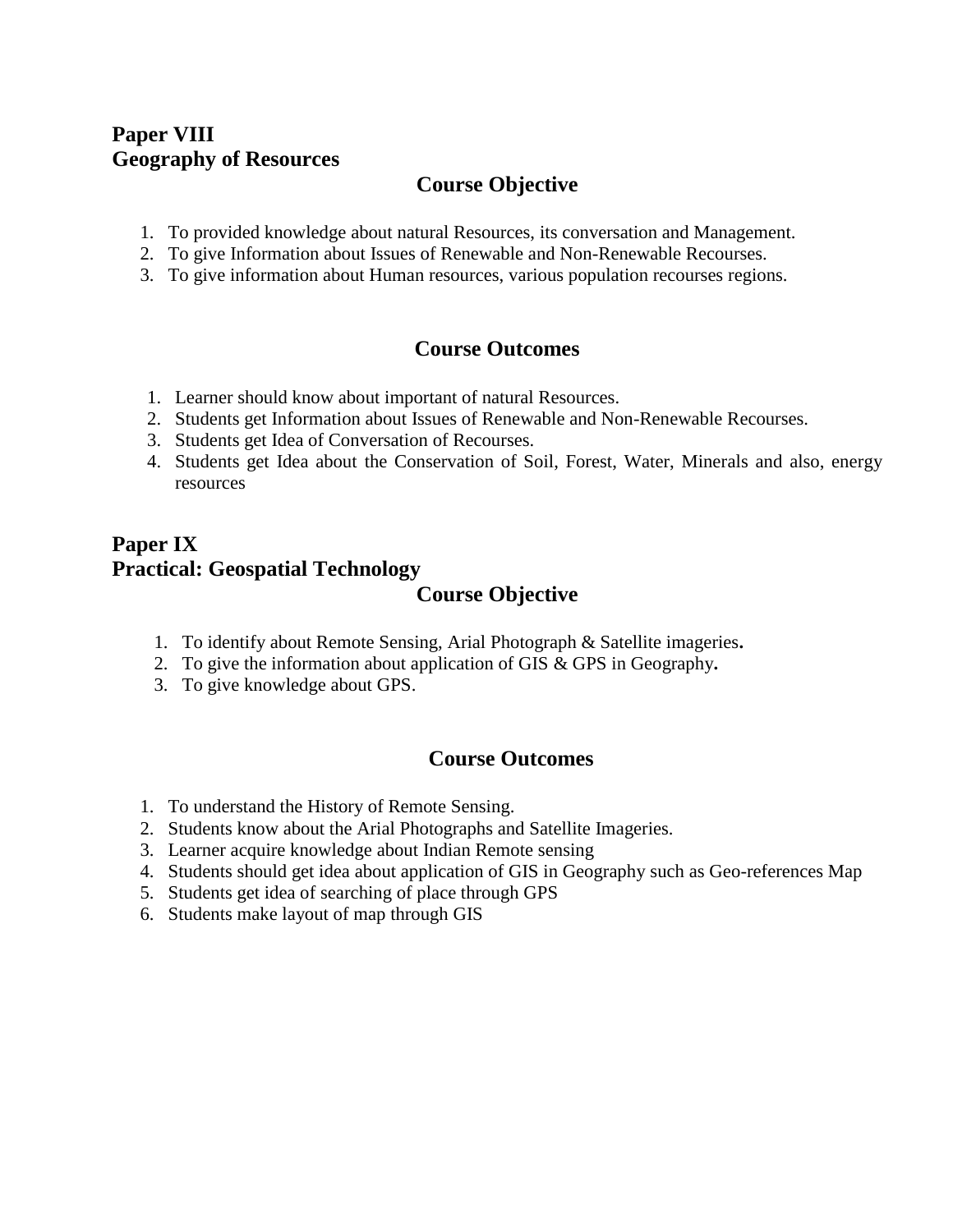### **T.Y.B.A.**

#### **SEM –VI**

# **Paper IV Environmental Geography**

# **Course Objective**

- 1. To Provided information about changing man and environmental relationship.
- 2. To give information about world distribution of biodiversity.
- 3. To give information about environmental Problem, its Effects and Remedies.

# **Course Outcomes**

- 1. To Understand the Concept of Environment and its Importance.
- 2. Students get Idea about changing Man and Environment Relationship.
- 3. Learner to acquire knowledge about biodiversity in world distribution.
- 4. To understand environmental problems their Cause, Effect and Remedies.
- 5. Make aware about conservation of resources. Understand the various environmental problems and its protection and Environmental Management.

# **Paper V Tourism Geography**

# **Course Objective**

- **1.** To give information about concept of Tourism and its development.
- **2.** To provided Information about types of Tourism and also new trends in tourism.
- **3.** To give information about national and international tourism organizations.

- **1.** Students should know the concept of Tourism
- **2.** Students get idea from this source for development of Tourism
- **3.** Students should know the types of Tourism and also new trends in tourism
- **4.** Students get idea for the development of travel agencies and tour guide.
- **5.** Students should know about national and international tourism organizations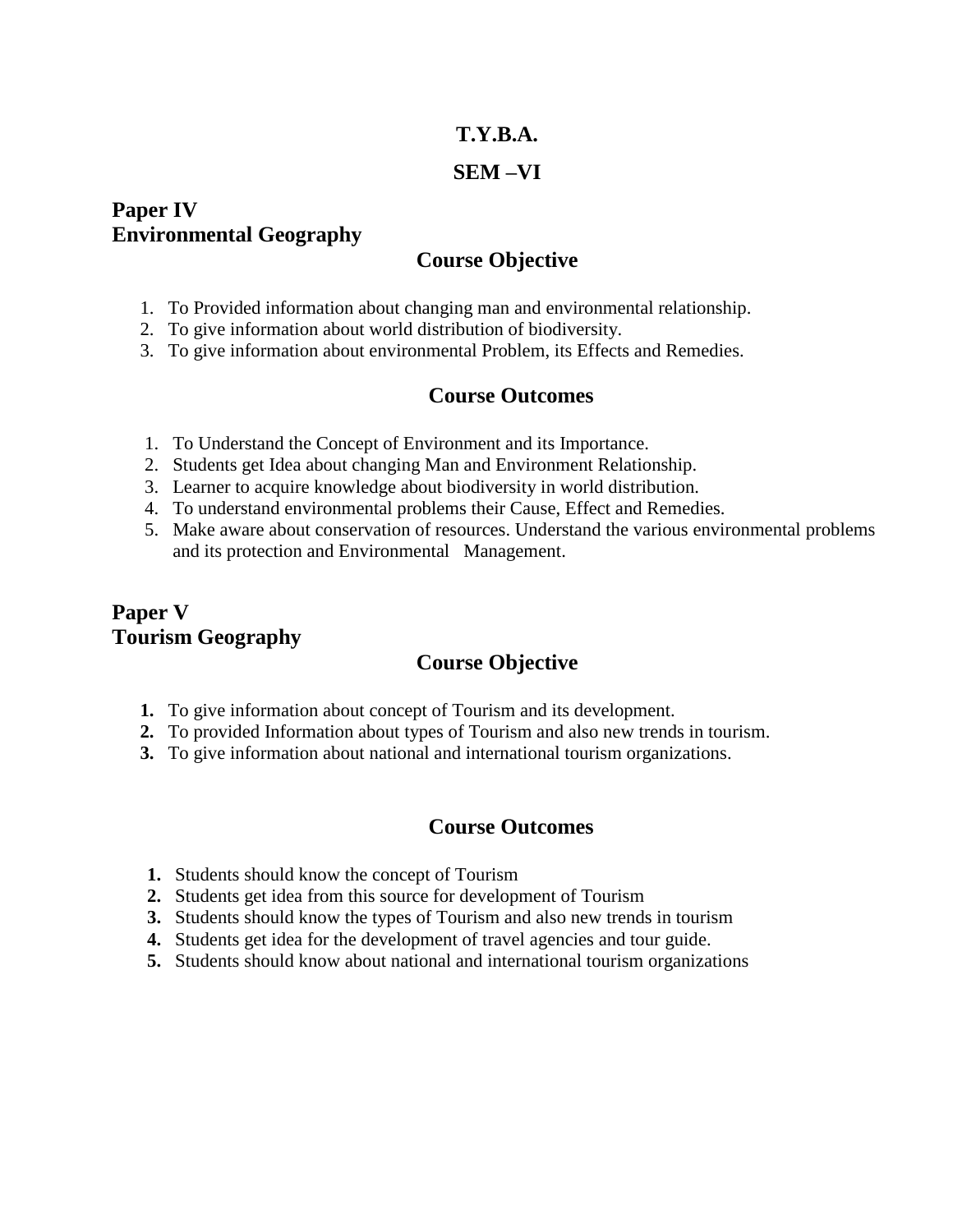# **Paper VI Practical: Tools and Techniques in Geography for Spatial Analysis-II**

# **Course Objective**

- **1.** To give information about the importance **of** statistic in Geography.
- **2.** To provided knowledge about statistical techniques in Geography.
- **3.** To give information about how to select Samples in Research.
- **4.** To provided knowledge about Hypothesis testing.

# **Course Outcomes**

- 1. Students get idea about statistics.
- 2. Students should know the uses of statistical techniques in Geography.
- 3. Students get idea from these sources how to select Samples in Research.
- 4. To understand about Hypothesis testing.

# **Paper VII Economic Geography**

# **Course Objective**

- **1.** To give information about various humans Economics activities.
- **2.** To provided knowledge about mineral such as Iron ore, manganese, Coal, etc.
- **3.** To give information about major industrial regions and Major transport pattern In the world.
- 4. To provided knowledge about major International trade Organizations such as WTO, OPEC, SAARC, G-20 and BRICS.
- **5.** To give information about concept of SEZ.

- 1. Students should know the concept of Economic Geography and also Human Economic Activities
- 2. Students should know the importance of mineral such as Iron ore, manganese, Coal, mineral Oil etc.
- 3. Students should know about major industrial regions in the world.
- 4. To Understand Weber's Industrial Location.
- 5. Students get information about Major transport pattern in the world and Also major International trade Organizations such as WTO, OPEC, SAARC, G-20 and BRICS.
- 6. Students should know the concept of SEZ and also Globalization